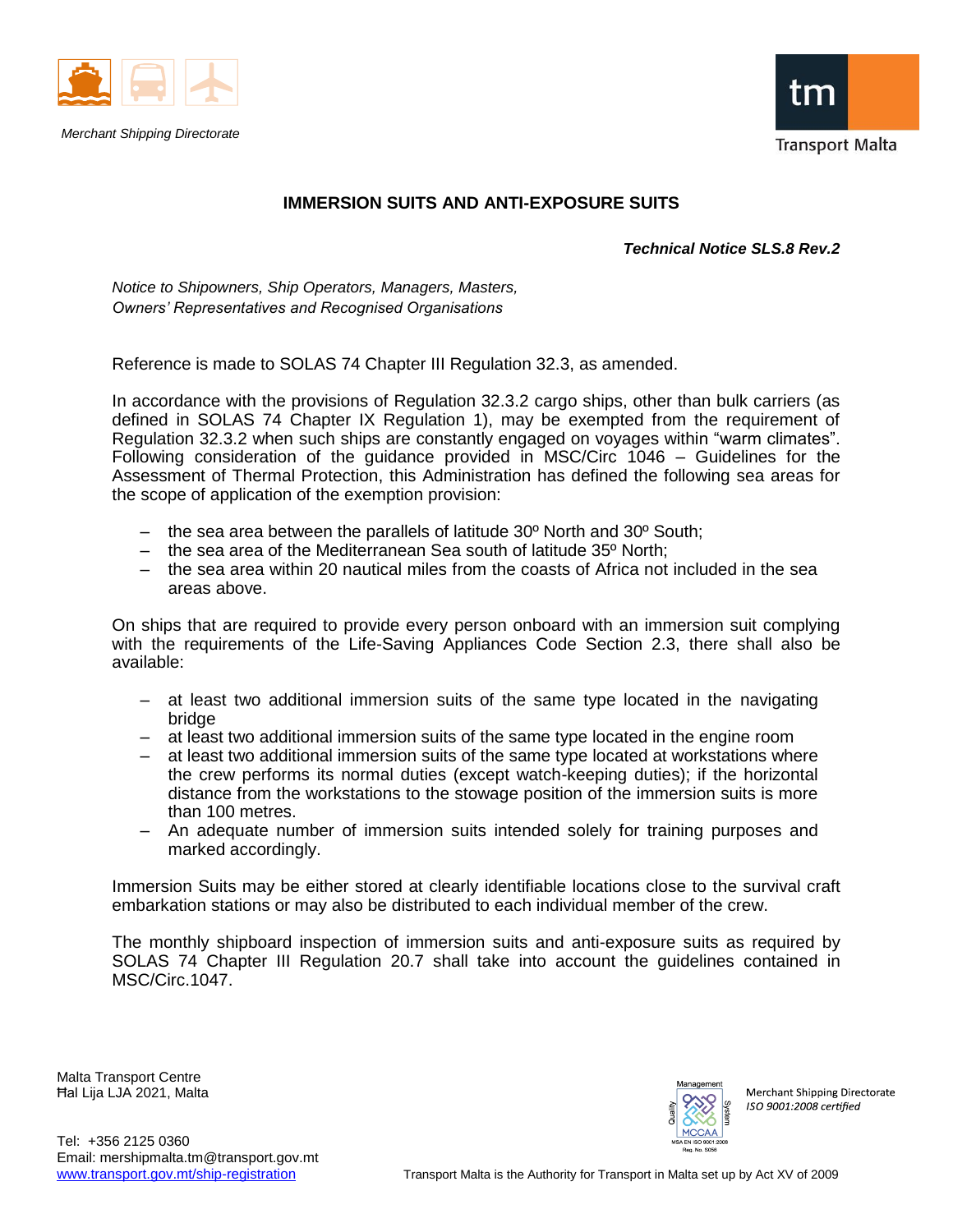



Vacuum packed immersion suits which have transparent packaging of sufficient strength durable for stowage during ship operations and are capable of being opened without damaging the suit and with minimal effort, shall meet the following requirements in-lieu of MSC/Circ.1047:

- a) the airtight packaging shall be inspected on a monthly basis in-line with the manufacturer's recommendations, together with a basic check of the visible portions of the package suit
- b) if any defects or damages are noticed to either the airtight packaging or the immersion suit, then the suit shall be removed from its vacuumed package and inspected as per MSC/Circ. 1047. In case of any doubt on the suit's condition inside the vacuumed package, then the immersion suit shall be unpacked and tested in accordance with MSC/Circ. 1047
- c) if after the inspection of the unpacked immersion suit, which was tested in accordance with MSC/Circ. 1047, reveals a defective vacuum pack, then additional immersion suits (25% of the vacuum packed immersion suits onboard), shall be unpacked and tested as per MSC/Circ. 1047. If further defects are revealed, then all vacuum packed immersion suits shall be tested in accordance with MSC/Circ. 1047
- d) sufficient spares shall be made available to replace any defective or damaged immersion suits sent for additional testing
- e) a sufficient number of immersion suits packed in bags similar to vacuum packed immersion suits, shall be made available for drill and training purposes, the number of which shall be included in the Ship's Management System and/or Safety Inventory. Such suits shall be clearly marked to be used for training and drill purposes only
- f) a surveyor may request to open vacuum packed immersion suits to his/her satisfaction in case an inspection in accordance with (a), (b) or (c) warrants such measures
- g) immersion suits that have been removed from their vacuum packaging must be treated as suits in standard packaging and shall be inspected as specified in SOLAS Chapter III, until such time that these are sent away for repackaging as an airtight unit by an approved service station. Adequate and sufficient storage space must be provided for immersion suits removed from their packaging.
- h) Any irregular but frequent defects or abnormalities related but not limited to the storage, condition, quality or function of vacuum packed immersion suits, shall be immediately reported to the administration.

Air pressure testing of immersion suits, including vacuum packed immersion suits and antiexposure suits is to be carried out in accordance with the manufacturer's recommendations and the guidance contained in MSC/Circ.1114, as applicable, at intervals not exceeding three years. The intervals are counted from the suit's manufacturing date up to three for the first testing interval. Subsequent testing intervals shall be counted from the last of the three year testing interval. Testing should be performed at a suitable shore-based facility or alternatively on board the ship provided that suitable testing equipment is available.

Notwithstanding the above, any immersion suits of over 10 years of age must be serviced annually at an approved service station.

Malta Transport Centre Ħal Lija LJA 2021, Malta



Merchant Shipping Directorate ISO 9001:2008 certified